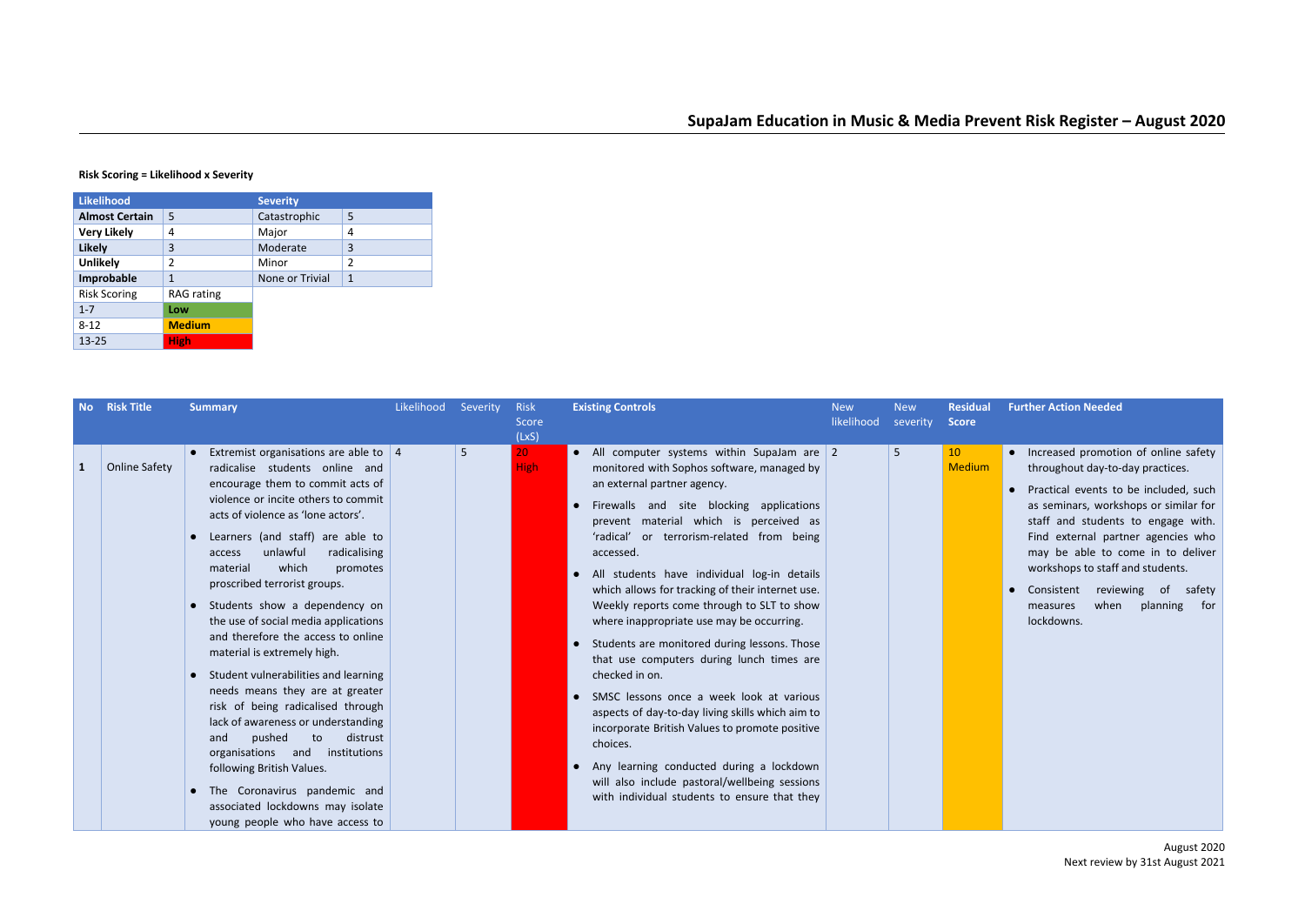## • Establish the primary contacts for each Local Authority and record them within the Safeguarding Prevent p olic y.

- Attend a multi-agency conference or meeting for providers in the local area to build contacts and develop networking opportunities to develop practices which will support the implementation of our Prevent duties. This needs to be completed for SupaJam's Canterbury base.
- Continue to invite member(s) of the Advisory Board to Safeguarding meetings.
- Consistent practices need to be embedded in both SupaJam bases.
- 
- 
- 

|                         |             | unfiltered internet sites and<br>therefore may be at an increased<br>risk of radicalisation.                                                                                                                                                                                                                                                                                                                                                                                                                                                                                                                                                                                                                                                                                                                   |   |                                | are coping and are open with any difficulties<br>that they are experiencing.                                                                                                                                                                                                                                                                                                                                                                                                                                                                                                                                                                                                                                                                                                                                                                                                                                                                                     |           |                |                                 |                                                                                                                                                                                                                                                                                                                                                                                                                                                                                                                                                                                                              |
|-------------------------|-------------|----------------------------------------------------------------------------------------------------------------------------------------------------------------------------------------------------------------------------------------------------------------------------------------------------------------------------------------------------------------------------------------------------------------------------------------------------------------------------------------------------------------------------------------------------------------------------------------------------------------------------------------------------------------------------------------------------------------------------------------------------------------------------------------------------------------|---|--------------------------------|------------------------------------------------------------------------------------------------------------------------------------------------------------------------------------------------------------------------------------------------------------------------------------------------------------------------------------------------------------------------------------------------------------------------------------------------------------------------------------------------------------------------------------------------------------------------------------------------------------------------------------------------------------------------------------------------------------------------------------------------------------------------------------------------------------------------------------------------------------------------------------------------------------------------------------------------------------------|-----------|----------------|---------------------------------|--------------------------------------------------------------------------------------------------------------------------------------------------------------------------------------------------------------------------------------------------------------------------------------------------------------------------------------------------------------------------------------------------------------------------------------------------------------------------------------------------------------------------------------------------------------------------------------------------------------|
| $\overline{2}$          | Partnership | The organisation does not establish $\vert$ 4<br>effective<br>partnerships<br>with<br>organisations such as the Local<br>Authority, Police Prevent Team,<br>DfE Regional Coordinator and<br>others.<br>The result is that the organisation<br>is not fully appraised of national<br>and local risks and does not have<br>access to developing good practice<br>advice<br>or supportive<br>peer<br>networks.                                                                                                                                                                                                                                                                                                                                                                                                    |   | 16 <sup>1</sup><br><b>High</b> | • A referral has previously been made in 2017.<br>• SupaJam has students from various local<br>authorities, each with different points of<br>contact.<br>• Safeguarding policies promote partnership<br>cooperation.<br>• Identified actions have been included on the<br>QIP to develop partnership working.<br>• SupaJam's Advisory Board has professionals<br>from education and police services who will<br>be able to share experiences, good practices<br>and provide critical feedback on current<br>practices and protocols.<br>• SupaJam has now established partnership<br>links with local Policing & Safeguarding teams<br>in Sevenoaks.                                                                                                                                                                                                                                                                                                             | $\vert$ 2 | 4              | 8 <sup>1</sup><br><b>Medium</b> | Establish the primary contacts for<br>$\bullet$<br>each Local Authority and record them<br>within the Safeguarding Prevent<br>policy.<br>Attend a multi-agency conference or<br>meeting for providers in the local area<br>to build contacts and develop<br>networking opportunities to develop<br>practices which will support the<br>implementation of our Prevent duties.<br>This needs to be completed for<br>SupaJam's Canterbury base.<br>• Continue to invite member(s) of the<br>Advisory Board to Safeguarding<br>meetings.<br>• Consistent practices need to be<br>embedded in both SupaJam bases. |
| $\overline{\mathbf{3}}$ | Leadership  | Leaders within the organisation do $\vert$ 3<br>not understand the requirements<br>of the Prevent Statutory Duty or<br>the risks faced by the organisation<br>and the Duty is not managed or<br>enabled at a sufficiently senior<br>level.<br>• The result is that the organisation<br>does not attach sufficient priority<br>to Prevent Action plans (or does<br>not have one) and therefore action<br>to mitigate risks and meet the<br>requirements of the Duty are not<br>effective.<br>• SLT assumes that the basics are<br>sufficient and are not vigilant with<br>development<br>ongoing<br>and<br>consistent review of local and<br>national developments.<br>• SLT have a complacency about how<br>extremism and radicalisation may<br>be prevalent in the local area and<br>within the organisation. | 5 | 15 <sub>1</sub><br><b>High</b> | • SLT are aware of the Prevent Duty, having 2<br>completed basic e-learning, read guidance<br>from Ofsted and other government<br>publications.<br>• The need for additional and in-depth courses<br>for at least one SLT member and the DSLs has<br>been recognised and will be a priority to<br>identify and complete. This member of SLT<br>has been identified as Dan Broad.<br>• Policies are in place in recognising potential<br>safeguarding concerns around extremism and<br>radicalisation and SLT feedback to staff at<br>staff meetings and/or CPD days with any<br>significant changes or updates. Protocols are<br>in place such as referrals and lockdown when<br>there is a suspicion of activity or actual<br>events.<br>• SLT needs to establish links with wider<br>professionals, as outlined above, to have<br>better partnerships with external agencies.<br>• Policies are reviewed at least annually, with<br>regard to new information. |           | $\overline{4}$ | 8<br><b>Medium</b>              | Identify<br>an appropriate in-depth<br>$\bullet$<br>Prevent course which will extend<br>knowledge<br>and<br>offer<br>current<br>additional thoughts around better<br>practices and protocols.<br>Establish more partnership working<br>with external agencies which is<br>appropriate depending on base<br>location.<br>• Implement a system which allows for<br>more frequent review (for example, a<br>set agenda at safeguarding meetings)<br>and providing feedback to all staff.                                                                                                                        |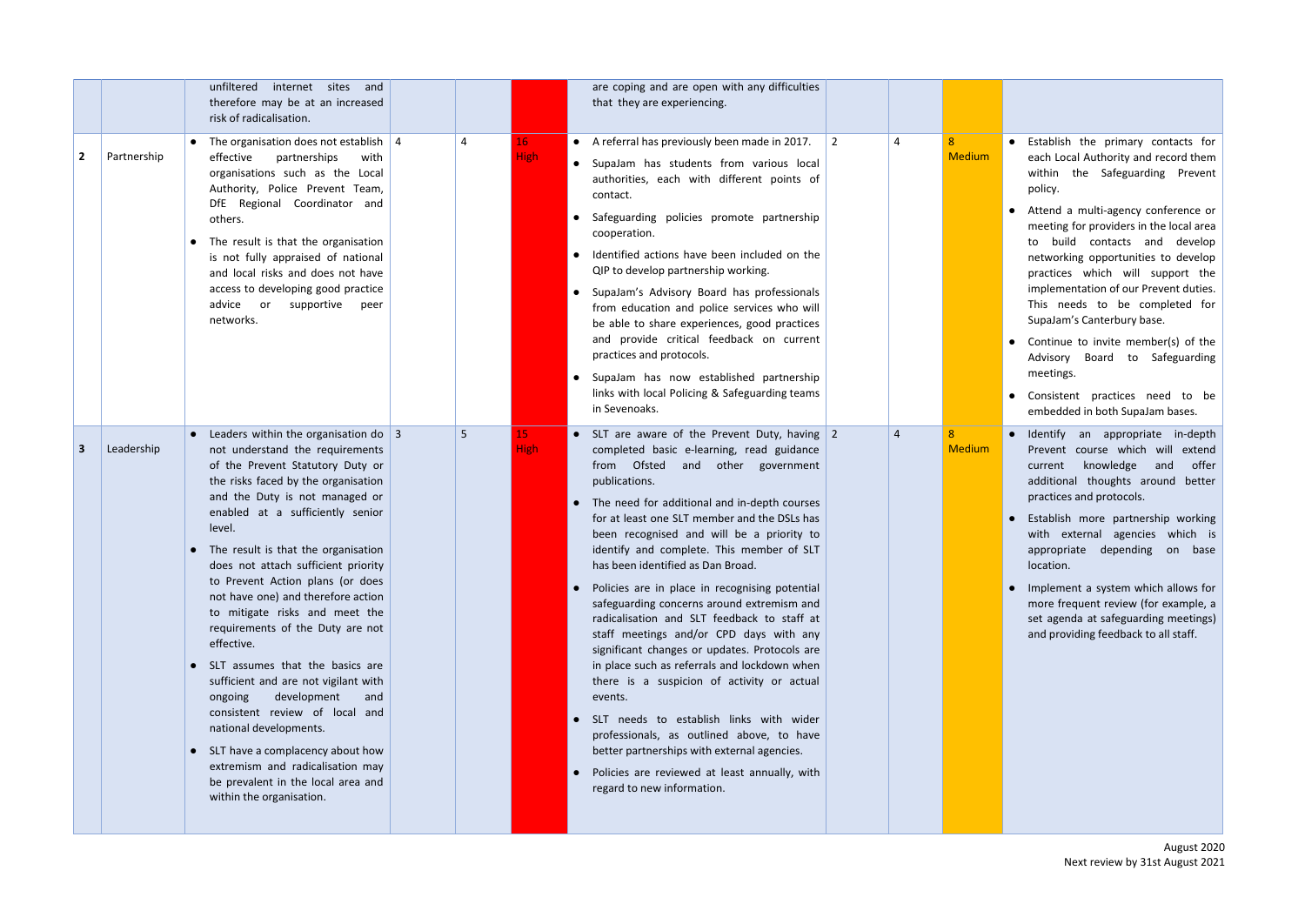- At least one member of SLT and the DSLs to identify and attend a course aimed at providing extensive k n o wle d g e a n d n e t w o r kin g opportunities.
- All staff should have feedback from update meetings where it directly affects their working practices.
- Further reinforcement of B ritis h Values need to be included in all lessons, but in particular SMSC, including both bases.
- PREVENT posters will be placed in conspicuous places around both bases to ensure that staff and students are able to recognise and report signs of potential radicalisation to the appropriate person.
- 
- 
- 

| Staff training<br>and<br>awareness | • Staff are not aware of the factors $\vert$ 3<br>that make people vulnerable to<br>radicalisation and terrorism and<br>are unable to recognise the signs of<br>vulnerability and therefore are<br>unable or unwilling to refer<br>concerns.<br>Staff are unable to differentiate<br>the<br>organisation's<br>between<br>learners for their<br>vulnerable<br>learning or mental health needs<br>and possible signs of radicalisation.<br>Leaders and staff feel unable or<br>unwilling to challenge extremist<br>narratives or exemplify British<br>the<br>Values<br>throughout<br>organisation.<br>Staff are unclear on how to deal<br>with or refer concerns resulting in<br>individuals not being supported<br>potentially<br>radicalisation<br>and<br>remaining unchecked. | 5 | 15<br><b>High</b>   | • Staff complete e-learning every academic year $\vert$ 2<br>to refresh their knowledge.<br>• Staff meetings have regular themed questions<br>at the end of each session to look at various<br>safeguarding issues, including radicalisation.<br>This includes questions to answer or scenarios<br>to debate.<br>• CPD days throughout the year recap on<br>safeguarding duties, including radicalisation.                                                                                                                                                                                                                                                                                                                                                                                                                                                                                                                                                                                                                                                                                       |                | 10 <sup>°</sup><br><b>Medium</b> | • At least one member of SLT and the<br>DSLs to identify and attend a course<br>aimed at<br>providing<br>extensive<br>knowledge<br>networking<br>and<br>opportunities.<br>• All staff should have feedback from<br>update meetings where it directly<br>affects their working practices.<br>Further reinforcement of<br><b>British</b><br>Values need to be included in all<br>lessons, but in particular SMSC,<br>including both bases.<br>PREVENT posters will be placed in<br>conspicuous places around both bases<br>to ensure that staff and students are<br>able to recognise and report signs of<br>potential radicalisation<br>to the<br>appropriate person. |
|------------------------------------|--------------------------------------------------------------------------------------------------------------------------------------------------------------------------------------------------------------------------------------------------------------------------------------------------------------------------------------------------------------------------------------------------------------------------------------------------------------------------------------------------------------------------------------------------------------------------------------------------------------------------------------------------------------------------------------------------------------------------------------------------------------------------------|---|---------------------|--------------------------------------------------------------------------------------------------------------------------------------------------------------------------------------------------------------------------------------------------------------------------------------------------------------------------------------------------------------------------------------------------------------------------------------------------------------------------------------------------------------------------------------------------------------------------------------------------------------------------------------------------------------------------------------------------------------------------------------------------------------------------------------------------------------------------------------------------------------------------------------------------------------------------------------------------------------------------------------------------------------------------------------------------------------------------------------------------|----------------|----------------------------------|----------------------------------------------------------------------------------------------------------------------------------------------------------------------------------------------------------------------------------------------------------------------------------------------------------------------------------------------------------------------------------------------------------------------------------------------------------------------------------------------------------------------------------------------------------------------------------------------------------------------------------------------------------------------|
| Speakers and<br>events             | Extremist organisations are given a $\vert$ 2<br>platform to radicalise young people<br>because the organisation has<br>ineffective processes in the place<br>for vetting speakers and events.<br>Inappropriate<br>extremist<br><b>or</b><br>materials are shared with learners<br>(face to face or via weblinks)<br>because insufficient checks are<br>made of external speakers and<br>materials that they promote or<br>share.<br>Larger events not set up by the<br>organisation are difficult to<br>manage and risk of exposure to<br>material is increased.                                                                                                                                                                                                              | 5 | 10<br><b>Medium</b> | • The specialist nature of the organisation $2$<br>means that guest speakers are mostly limited<br>to music industry representatives, including<br>artists in the public domain, management<br>teams promoting artists, journalists and<br>musicians.<br>• All those who do attend to speak to students<br>who are considered as 'other professionals'<br>(that is, not a musician or linked directly to<br>the music industry), who may come to work<br>with students (e.g. talking about sexual<br>health) are checked to ensure they have a<br>valid DBS and are asked to share their<br>resources prior to delivery wherever possible<br>so that they can be 'screened' to ensure they<br>are appropriate.<br>• Current events include access to music<br>festivals. This is closely managed to ensure<br>maximum supervision and close liaison with<br>parents/carers in supporting supervision at<br>the end of a 'shift'. Students are prepared as<br>much is possible with regards to appropriate<br>behaviours and ensuring they make good<br>choices. SMSC lessons throughout the year | $\overline{3}$ | 6<br>Low                         | • Continued monitoring of protocols<br>with regards to guest speakers.<br>• SLT who make arrangements for guest<br>speakers continue to ensure they<br>have dynamically risk assessed visits<br>based on their previous knowledge of<br>staff, students, the type of visit and<br>the visitors themselves.<br>• Other staff who seek to arrange guest<br>speakers continue to consult with SLT<br>prior to any agreement of guest<br>speakers.                                                                                                                                                                                                                       |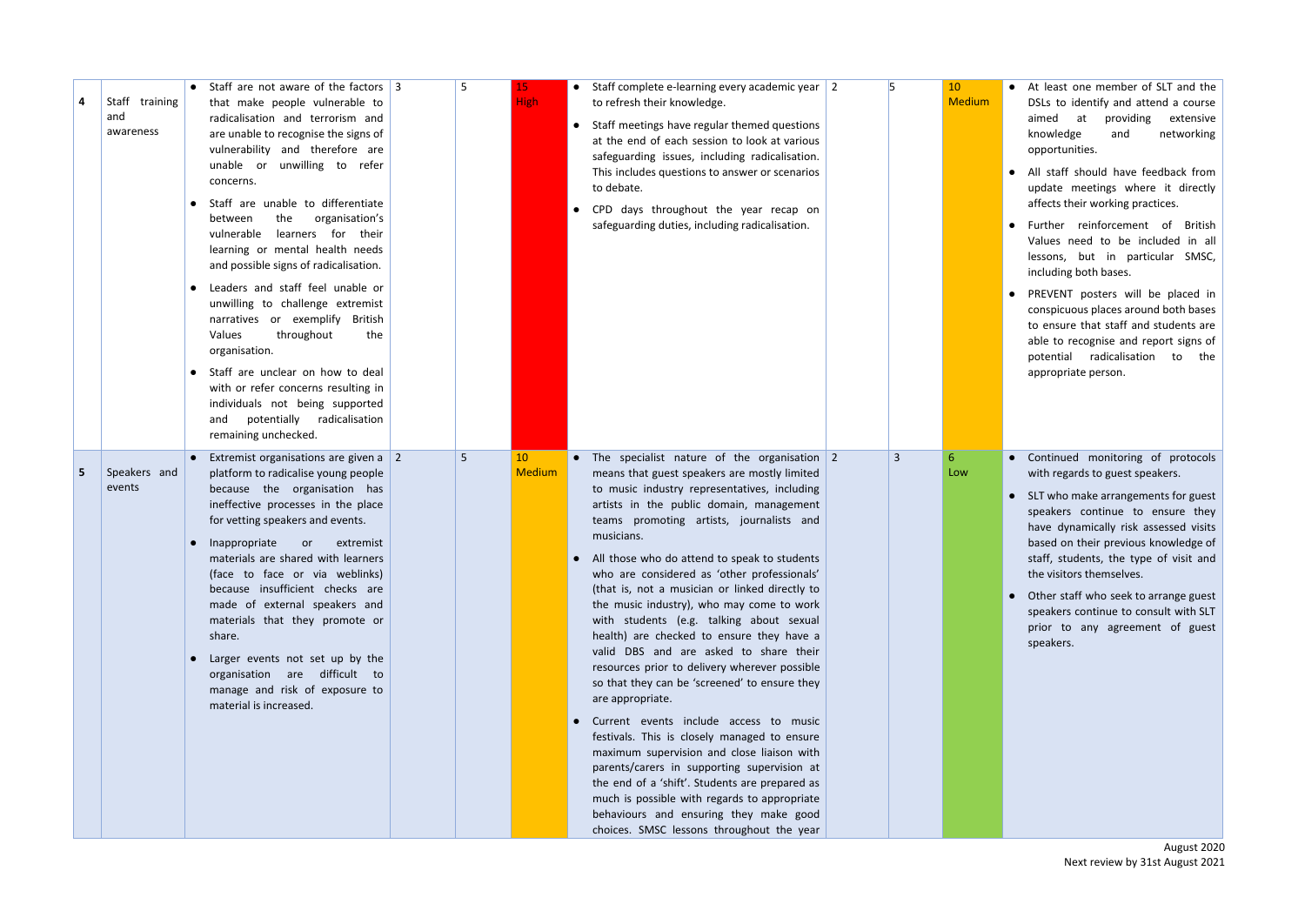|    |                               |                                                                                                                                                                                                                                                                                                                                                                                                                                                                                                                                |   |                     | look at British Values in society to ensure that<br>students understand what is appropriate<br>behaviour and deter away from possible<br>material which would be deemed as<br>inappropriate, including extremist views.<br>Festivals will also have their own security to<br>monitor and challenge customers who may<br>attempt to bring in inappropriate material.                                                                                                                                                                                                                                                                                                                                                                                                                                                                |   |     |                                                                                                                                                                                                                                              |
|----|-------------------------------|--------------------------------------------------------------------------------------------------------------------------------------------------------------------------------------------------------------------------------------------------------------------------------------------------------------------------------------------------------------------------------------------------------------------------------------------------------------------------------------------------------------------------------|---|---------------------|------------------------------------------------------------------------------------------------------------------------------------------------------------------------------------------------------------------------------------------------------------------------------------------------------------------------------------------------------------------------------------------------------------------------------------------------------------------------------------------------------------------------------------------------------------------------------------------------------------------------------------------------------------------------------------------------------------------------------------------------------------------------------------------------------------------------------------|---|-----|----------------------------------------------------------------------------------------------------------------------------------------------------------------------------------------------------------------------------------------------|
| 6  | Welfare<br>&<br>Pastoral Care | The organisation does not provide $\vert$ 2<br>effective welfare and pastoral<br>support which results in learners<br>(and staff) being unsupported and<br>the risk of vulnerabilities being<br>exploited.<br>Staff become complacent with<br>student views and may not delve<br>deeper with out-of-character<br>behaviours/comments.<br>Staff do not follow up students<br>with any support offered.<br>Staff are under pressure to support<br>many young people regularly and<br>may miss an indicator of<br>radicalisation. | 5 | 10<br><b>Medium</b> | • A good system of scheduled and impromptu   1<br>wellbeing sessions are currently in place.<br>Consistent staff are used to work with the<br>same selection of pupils in Pastoral sessions<br>as well as sessions which are required ad-hoc<br>to support student needs.<br>SupaJam employs familiar and consistent<br>leads in promoting the wellbeing of students.<br>• SLT set a positive example to all staff with<br>regards to wellbeing.<br>• Staff are offered the opportunity to talk when<br>they feel under pressure. Staff wellbeing is as<br>key as student wellbeing to ensure effective<br>support.<br>Staff are encouraged to use the external<br>support system the 'Educational Support<br>Partnership' which offers free, 24 hour<br>support for a large variety of issues, both<br>personal and work related. | 4 | Low | • Staff sickness should continue to be<br>monitored to ensure staff are no<br>falling ill due to an overload of wor<br>pressures.<br>monitoring<br>Ongoing<br>of th<br>effectiveness of Pastoral session<br>during the week should continue. |
|    | Prayer & Faith<br>Facilities  | • Requirements of learners (or staff) $ 2 $<br>requiring faith support or the use<br>of facilities are not met by the<br>organisation resulting in individuals<br>seeking external support of<br>unknown suitability.<br>Facilities (either prayer rooms or<br>quiet space type facilities) provided<br>are not effectively managed or<br>supervised<br>and<br>become<br>where<br>ungoverned<br>spaces<br>radicalising,<br>inappropriate or<br>dangerous activities can take place.                                            | 5 | 10<br><b>Medium</b> | • Currently only one student follows a faith $1$<br>requiring the opportunity for prayer.<br>• Space is made for them and staff and students<br>respect this space during such time.<br>• Support is given if assistance with food<br>preparation is required.<br>• SMSC supports students with tolerating other<br>views and faiths.<br>• All rooms within the organisation are secured<br>with CCTV.                                                                                                                                                                                                                                                                                                                                                                                                                             | 5 | Low | • Review if new students come or<br>current students wish to develop the<br>faiths<br>(with<br>emphasis<br>understanding what they are lookir<br>to support, reporting any concerns).                                                        |
| -8 | Work based<br>learners        | The organisation does not have $\sqrt{2}$<br>robust processes in place to<br>protect work-based students from                                                                                                                                                                                                                                                                                                                                                                                                                  | 5 | 10<br><b>Medium</b> | Currently<br>work-based<br>learning<br>within $\vert$ 1<br>$\bullet$<br>SupaJam is limited to the Black Deer and                                                                                                                                                                                                                                                                                                                                                                                                                                                                                                                                                                                                                                                                                                                   |   | Low | • Review of current career programme<br>also<br>require review<br>will                                                                                                                                                                       |

| Staff sickness should continue to bee<br>monitored to ensure staff are not<br>falling ill due to an overload of work<br>pressures.                                                                 |
|----------------------------------------------------------------------------------------------------------------------------------------------------------------------------------------------------|
| Ongoing monitoring of<br>the<br>effectiveness of Pastoral sessions<br>during the week should continue.                                                                                             |
| Review if new students come<br>or if<br>current students wish to develop their<br>(with<br>emphasis<br>faiths<br>on<br>understanding what they are looking<br>to support, reporting any concerns). |
| Review of current career programmes<br>will<br>also<br>require<br>review<br>of                                                                                                                     |

August 2020 Next review by 31st August 2021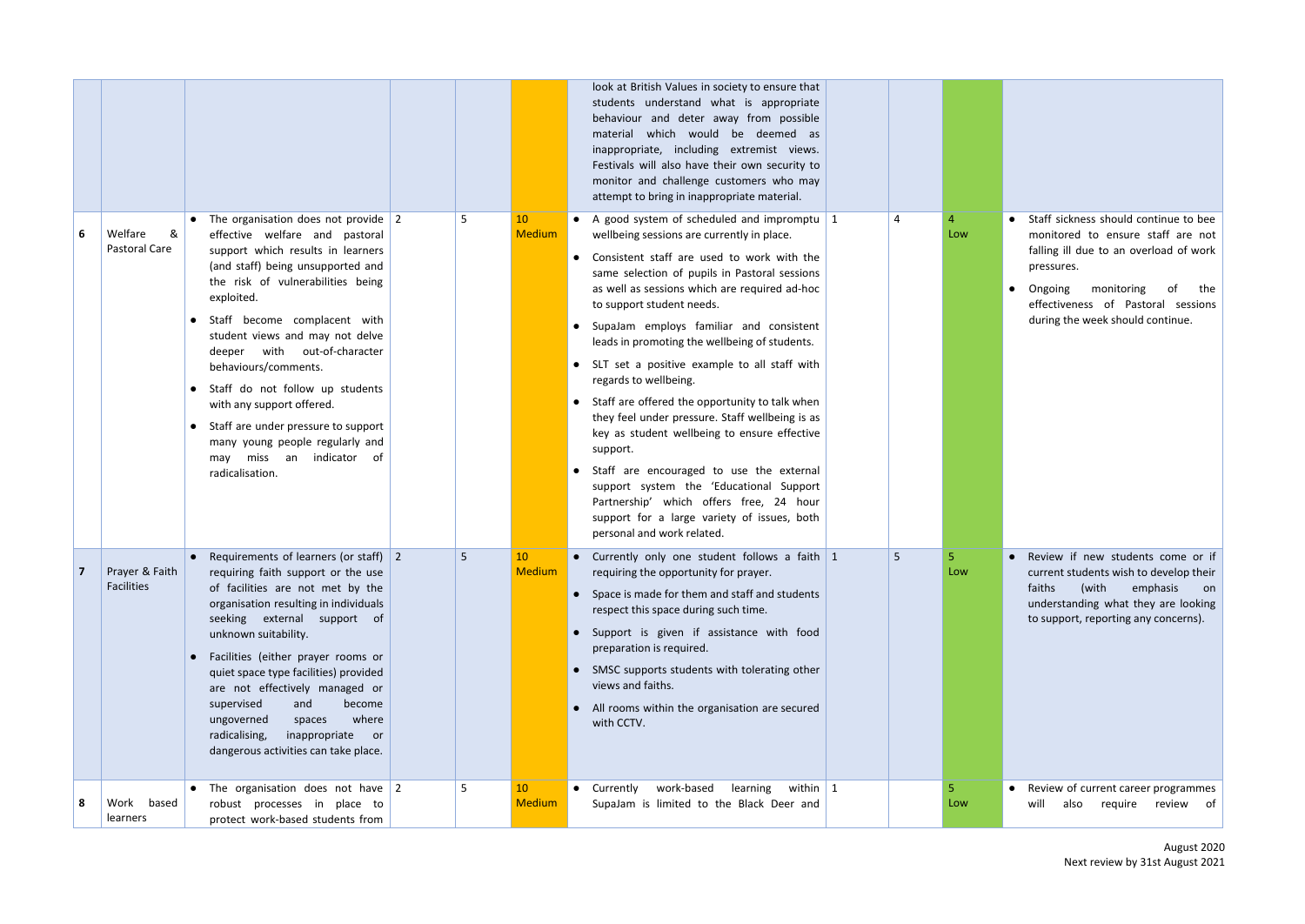safeguarding protocols including having regard for the Prevent duty.

|   |                                    | the risks of radicalisation or views<br>and practices contrary to British<br>Values.<br>within work-based<br>Employers<br>settings are unaware of issues<br>relating to Prevent the Statutory<br>Duty and how to report concerns.                                                                                                                                                          |                |                    | Neverworld Festivals. These are organised<br>within SupaJam.<br>Roles and responsibilities are delivered within<br>the programme and practical delivery is<br>managed by most of the SupaJam work-force<br>following shift patterns at the festivals.<br>SLT and DSLs are familiar with the DfE<br>guidance 'Work based learners and the<br>Prevent duty: Guidance for providers<br>(September 2018)'.<br>Any student disclosing a volunteer or<br>part-time job to staff are inquisitively spoken<br>to to ascertain whether there is any risk.                                                                                                                                                                                                                                                                                                                                                                                                                                                                                                                                                                                                                                                                                                                                            |   |          |
|---|------------------------------------|--------------------------------------------------------------------------------------------------------------------------------------------------------------------------------------------------------------------------------------------------------------------------------------------------------------------------------------------------------------------------------------------|----------------|--------------------|---------------------------------------------------------------------------------------------------------------------------------------------------------------------------------------------------------------------------------------------------------------------------------------------------------------------------------------------------------------------------------------------------------------------------------------------------------------------------------------------------------------------------------------------------------------------------------------------------------------------------------------------------------------------------------------------------------------------------------------------------------------------------------------------------------------------------------------------------------------------------------------------------------------------------------------------------------------------------------------------------------------------------------------------------------------------------------------------------------------------------------------------------------------------------------------------------------------------------------------------------------------------------------------------|---|----------|
| 9 | Promoting<br><b>British Values</b> | • The college does not have a culture 2<br>and ethos where British Values are<br>celebrated, which leads to a<br>of disrespect<br>culture<br>and<br>intolerance and where tensions are<br>allowed to flourish.<br>Staff and learners<br>do<br>not<br>understand British Values (or feel<br>confident about) and extremist<br>views and narratives are allowed to<br>flourish unchallenged. | $\overline{4}$ | 8<br><b>Medium</b> | British Values are promoted in the ethos of $\vert$ 2<br>$\bullet$<br>SupaJam - everyone is treated fairly and<br>equally, everyone is taught to be aware of the<br>needs of others to have greater tolerance of<br>one another, everyone should have mutual<br>respect with one another and everyone has<br>the same rules to follow, with an<br>understanding of individual needs.<br>Posters currently raise awareness around the<br>building.<br>• Feedback from staff and students strongly<br>suggests that the general feeling is one of<br>support and encouragement towards one<br>another.<br>• Student and staff surveys check that staff and<br>students know and understand British Values<br>and where they don't, an action is put in place<br>for the lead tutor and other teachers to<br>discuss with students. SLT talk to staff who do<br>not understand.<br>• Student reviews are conducted 3 times a year<br>and provides an opportunity for three formal<br>opportunities to review British Values.<br>Inappropriate views, such as racial slurs, are<br>$\bullet$<br>challenged immediately by staff to set the<br>example that those views are not supported.<br>A multitude of achievements, no matter how<br>$\bullet$<br>small or insignificant, are celebrated. | 3 | 6<br>Low |

- Continue to promote British Values as part of the core ethos within SupaJam.
- Continue to embed British Values with all aspects of SupaJam's curriculum, but in particular, SMSC.
- Continue checking staff and student surveys, as well as student reviews, to ensure any young people who still do not understand British Values are given the time, either individually or in small groups, to discuss, learn and demonstrate understanding.